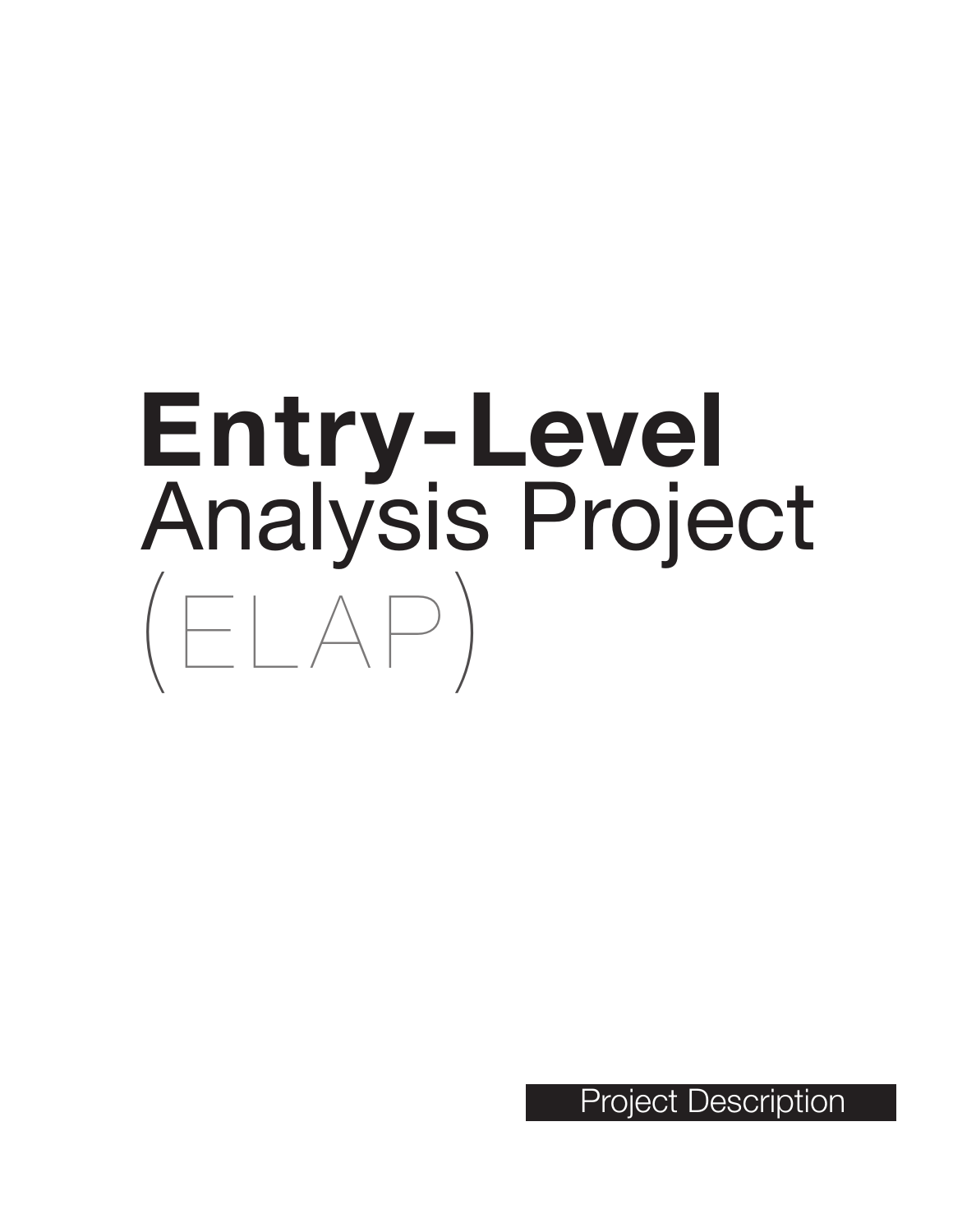# **Entry-Level Analysis Project\***

Submitted by the Entry-Level Analysis Project (ELAP) work group: Pat Archer, Clint Chandler, Rick Garbowski, Tom Lochhaas, Jim O'Hara, Cynthia Ribeiro, Elan Schacter, and Anne Williams

#### **Introduction**

What is entry-level massage therapy education? What should core content encompass? How many hours of education are necessary for learners to obtain the basic knowledge, skills, and abilities (KSAs) needed to enter the massage profession and build a viable practice or work successfully as an employee? Many regulatory agencies have settled on a 500-hour benchmark, but how they and the massage profession arrived at this number is unclear. Additionally, a variety of topics are taught within or excluded from a 500-hour curriculum based on the philosophy undergirding each particular training program. As well, the influence of federal student aid and/or a belief that 500 hours is insufficient to accomplish desired instructional goals has caused many institutions to set their program length at 650–900 clock hours.

As a result of these diverse decisions and influences, massage education in the United States can be characterized as inconsistent. While inconsistency in itself is not necessarily harmful in massage education, it has spawned problematic consequences – notably too many massage school graduates who experience short, unsuccessful careers and many geographically mobile therapists whose career development is stymied by barriers to credential portability.

The Massage Therapy Body of Knowledge (MTBOK) document details the depth and breadth of topics taught in massage programs of 500–1,000+ hours across the country — programs that prepare learners to sit for credentialing exams and work in a variety of service-oriented and/or health care-oriented settings. It provides an important piece of the massage education puzzle by capturing a complete set of concepts, terms, and activities taught in massage training programs. Now, we need to do more work to identify the essential elements of massage practice that are necessary in an entry-level curriculum; in other words, we need to identify the key KSAs required to pass a national licensing exam and provide competent, safe massage in an early massage career.

## **Goals**

- To implement an Entry-Level Analysis Project (ELAP) to delineate key learning outcomes schools can be encouraged to address in their core instructional programs to ensure attainment of KSAs for competent and safe application of massage in an early massage career.
- To assess how many program hours are needed to attain this KSA goal, assuming capable instruction.

# **Methodology**

A work group has been formed of eight individuals rich in experience in massage curriculum development, teaching, and assessment of established research. Working with skilled psychometricians, this group will develop questions for a companion survey to the FSMTB 2012 Job Task Analysis (JTA) that will allow segmentation of findings to provide insight into KSAs actually utilized and perceived to be important for safe and competent massage practice by individual massage therapists. Work group members will also assess the results of a newly administered employer survey, and the work products of previous profession projects addressing curricula, competencies, and standards for relevance to the ELAP goals. Knowledge garnered through these diverse activities will be funneled into the development of learning outcomes maps in each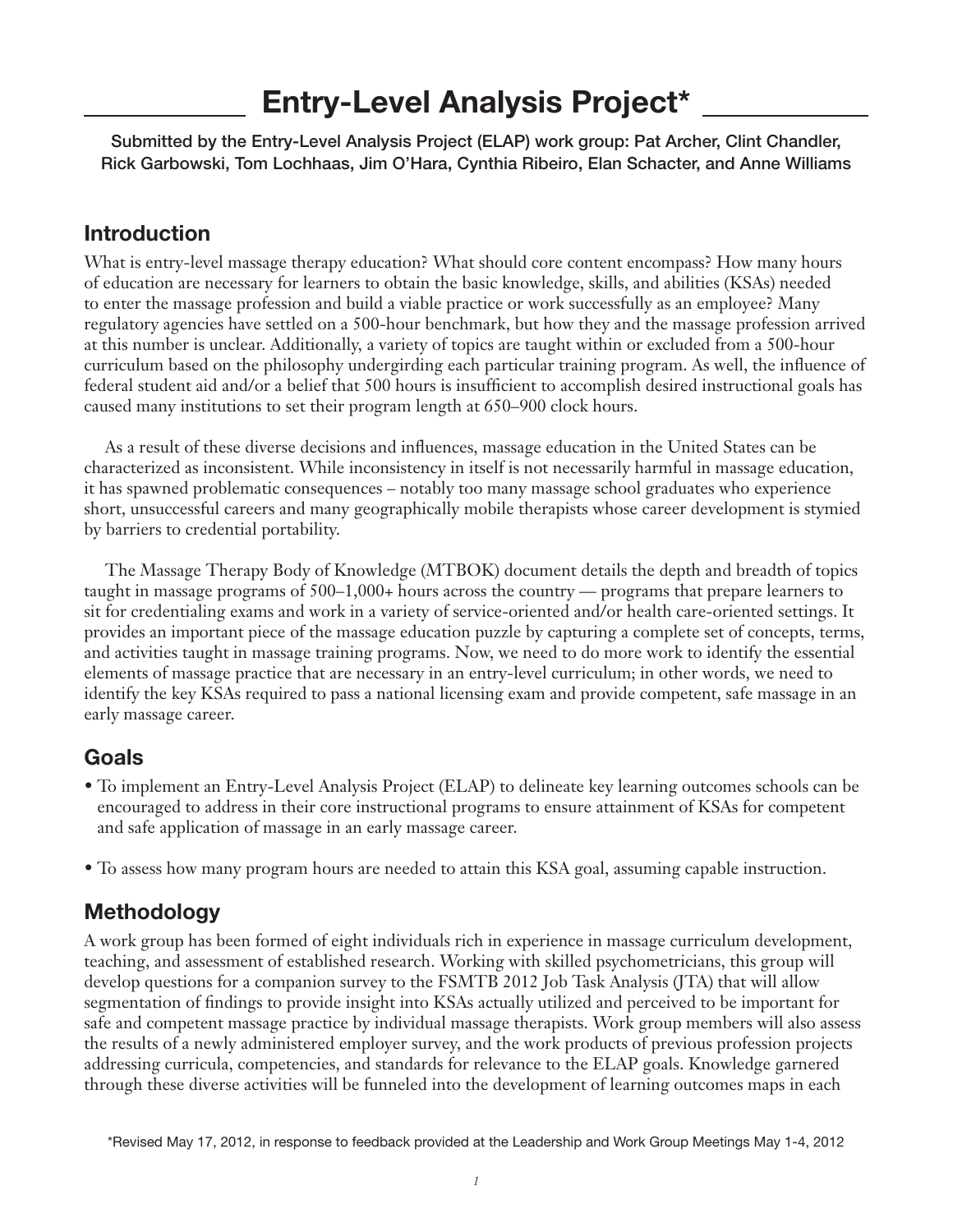topic area related to practitioner- and profession-identified important KSAs. Work group members will then analyze the learning outcomes maps, based on their own experience in curriculum design and teaching, to quantify estimated training hours necessary for students to become competent in these KSAs.

# **Benefits**

The new understanding gained through this project is expected to benefit the profession in a number of ways. The profession's leadership could make an informed statement regarding what constitutes evidencebased, minimum educational requirements a student should meet to qualify for a license to practice massage. Massage schools will have a blueprint of essential topics, key learning outcomes, and appropriate clock hours on which to base their foundation curriculum. Organizations accrediting massage programs potentially will gain a consensus view from the massage profession of core education components to factor into their accreditation expectations for program approval. Project outputs could be used to inform regulatory bodies about essential curriculum components, which, if broadly adopted, would help ensure greater consistency in massage education. The Federation of State Massage Therapy Boards (FSMTB) will have a more informed basis for the education component in its development of a Model Practice Act. Adoption of consistent core education requirements by multiple states could increase regulators' confidence and encourage the portability of credentials long sought by the massage profession. A broadly accepted foundational education core would allow for a more accurate differentiation of additional expected knowledge and competencies to qualify for certification and advanced credentialing.

Improving the consistency of massage education is important for the continued health and evolution of the massage profession; all the major U.S. stakeholder organizations have undertaken projects at various times that support this vision. With a clearly defined baseline, the massage profession will be in a better position to determine appropriate next steps, develop resources that help schools and professional therapists fill education gaps, and provide meaningful and informed leadership to both students and practicing massage therapists.

# **Project Activities**

- In March 2012, participating national organizations nominated candidates to participate in an interview process to populate a work group of six experienced massage educators (minimum requirements: massage curriculum development experience and at least five years of experience teaching massage-related topics in a massage therapy program preparing students to become licensed) and two education professionals holding a master's degree or doctorate in instructional design or a closely related subject. In fact, the selected massage educators each have experience substantially exceeding the minimum criteria.
- With collaborative input from psychometricians with prior experience working with the massage profession, the work group has begun writing early-career education-specific survey questions to identify KSAs required for safe, entry-level practice. The questions will help identify what therapists need to know and to be able to do in order to meet the needs of most clients in a beginning private practice or in early career employment.
- Survey questions will be asked within a companion survey to the FSMTB's 2012 JTA. Demographic and practice-descriptive information will be collected that permit segmentation and analysis of findings according to experience and practice success dimensions. One important group will be respondents who are in the early stages of their careers but who have been "market tested"—that is, who have been practicing massage from 12 to 48 months and have delivered at least 500 hours of massage during that time. As shown by their persistence for this time, this group has demonstrated perseverance and the skills to develop a functional practice or work productively as an employee. Another important group will be respondents displaying diverse indicia of long-term practice success. These and other methods of analysis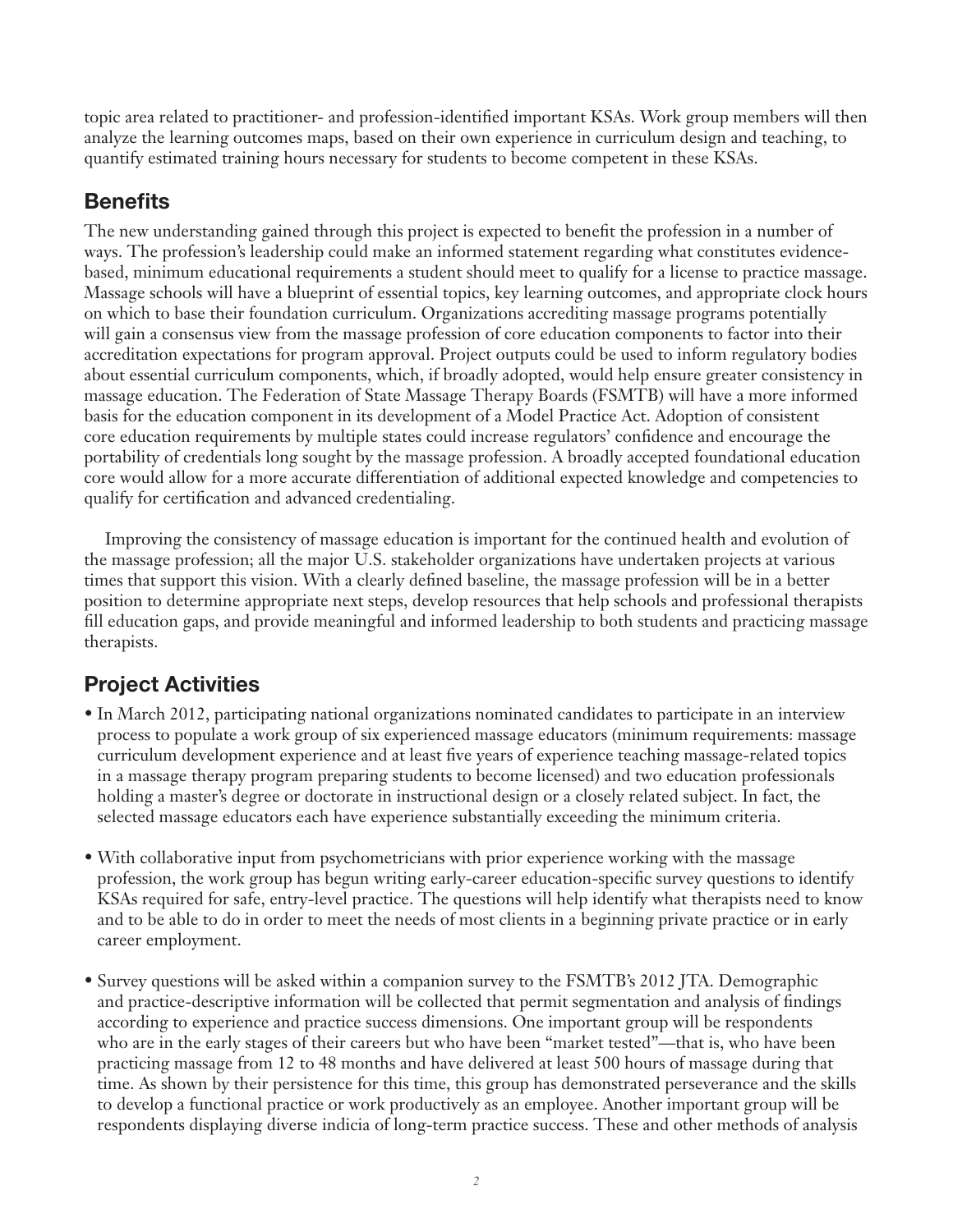will allow the work group to eliminate the experience bias present in most surveys about massage practice (veteran practitioners consistently have higher survey participation rates) and to examine the education foundations of massage therapists trained in different eras.

- Using the results of the education survey, survey data analysis by psychometricians, and a comparison of findings with other important massage profession resources, the work group will produce a learning outcomes map detailing learning outcomes, competencies, and learning objectives in the cognitive, psychomotor, and affective domains related to each early-career job task. Competencies are defined here in the classic sense as learning objectives written from a behavioral perspective. They are precise statements that answer the question, "What behavior can the learner demonstrate to indicate that he or she has mastered the skills specified in the instruction?" Competencies are important starting points, but to truly understand the needed breadth of entry-level knowledge and skills, the feelings, values, and attitudes of the learner (not typically addressed by competencies) also need to be captured.
- The profession resources that will be consulted for comparison of findings include an employer survey about perceived strengths and deficiencies of newly-hired massage employees, results of the current FSMTB JTA, results of the current NCBTMB JTA, COMTA curriculum competencies, the MTBOK project and its subsequent analysis by AFMTE, relevant AMTA and ABMP data on liability claims filed against massage therapists, and the attitudes and experiences of clients as compiled by consumer reports produced by ABMP, AMTA, and other organizations.
- The best and most useable learning outcomes maps are highly detailed and specific. The learning outcomes map that will be created in this project will enable the work group to accurately determine the amount of time needed to teach each identified content component and to recommend core entry-level education clock hours. To ensure a manageable process, the key outputs will focus on learning within a brick-and-mortar environment rather than on online or distance education, which is taught differently and is currently a small proportion of massage therapy foundational education.
- The work group will produce a preliminary project report (targeted for November 2012) detailing the research findings integrated with other profession resources. The report will review the work group's approach, summarize the survey results, summarize the analysis of additional massage profession resources relevant to the ELAP, defend the learning objectives taxonomy and learning outcomes mapping references, explain the selection of key KSAs identified from this research, and describe problems, solutions, research and synthesis of the research, summary of findings, suggested uses and application of the work group outputs, and conclusions.
- The preliminary project report will be presented to the leadership group for feedback in December 2012. The work group will then complete its task in time to allow a public release of the draft report for comment in the first quarter of 2013. Public comments will be reviewed by the work group and incorporated into the final report to be available within 60 days after the public comment period closes.

## **Scheduled Key Milestones**

- **April 13, 2012:** Project work group members selected.
- **May 2, 2012:** Work group representatives vet the preliminary project description with the massage leadership group.
- **May 3–4, 2012:** Initial project work group meeting to develop survey questions to be administered in June–July 2012 as a companion survey to the FSMTB Job Task Analysis survey.